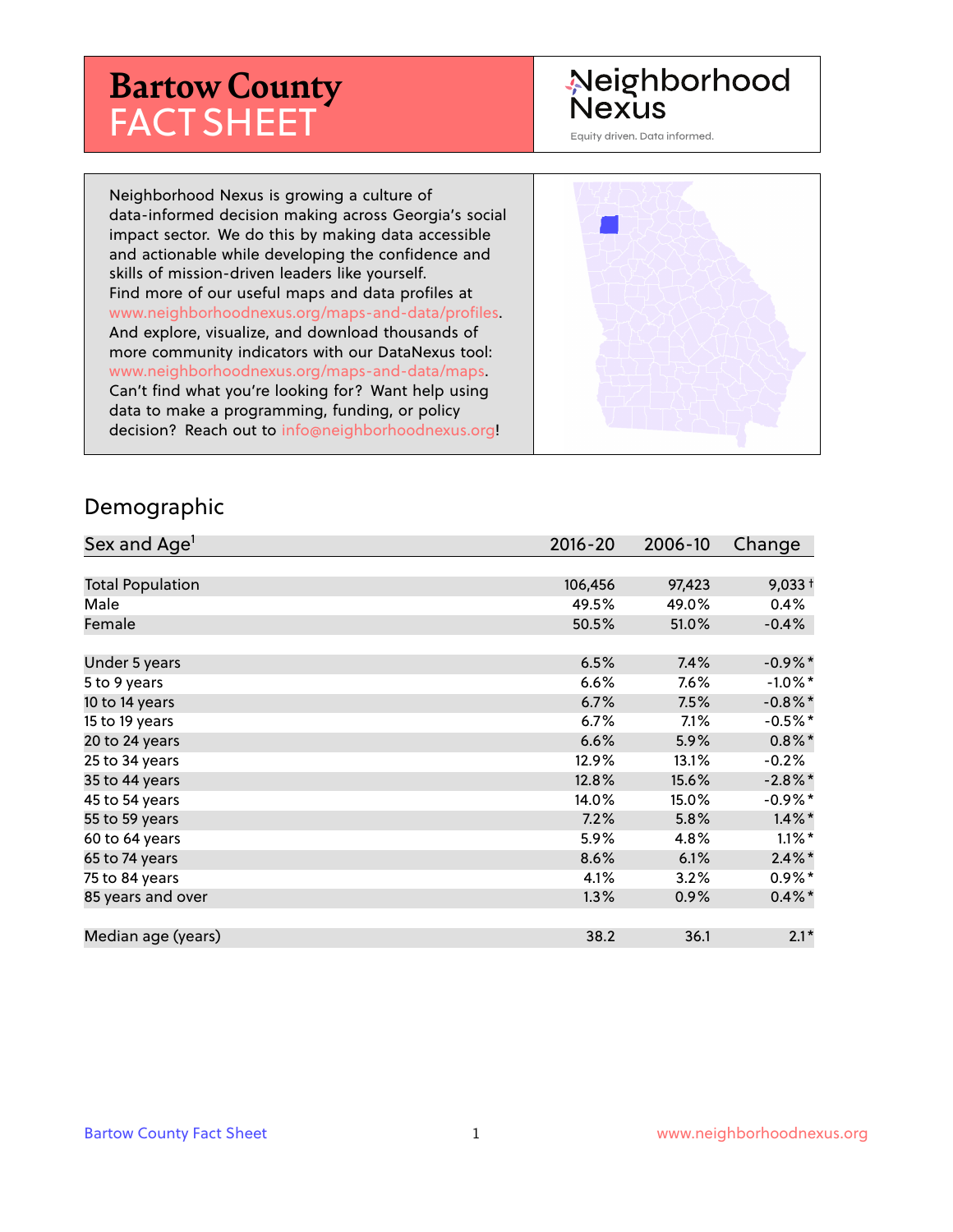# Demographic, continued...

| Race <sup>2</sup>                                   | $2016 - 20$ | 2006-10 | Change      |
|-----------------------------------------------------|-------------|---------|-------------|
| <b>Total population</b>                             | 106,456     | 97,423  | $9,033+$    |
| One race                                            | 95.8%       | 98.9%   | $-3.2\%$ *  |
| White                                               | 81.6%       | 82.1%   | $-0.6%$     |
| <b>Black or African American</b>                    | 10.0%       | 10.1%   | $-0.0%$     |
| American Indian and Alaska Native                   | 0.1%        | 0.4%    | $-0.3\%$ *  |
| Asian                                               | 0.9%        | 0.8%    | 0.1%        |
| Native Hawaiian and Other Pacific Islander          | 0.1%        | 0.1%    | $-0.0%$     |
| Some other race                                     | 3.0%        | 5.4%    | $-2.4\%$ *  |
| Two or more races                                   | 4.2%        | 1.1%    | $3.2\%$ *   |
| Race alone or in combination with other race(s) $3$ | $2016 - 20$ | 2006-10 | Change      |
| Total population                                    | 106,456     | 97,423  | $9,033+$    |
| White                                               | 85.6%       | 83.0%   | $2.6\%*$    |
| <b>Black or African American</b>                    | 12.0%       | 10.6%   | $1.4\%$ *   |
| American Indian and Alaska Native                   | 0.9%        | 0.7%    | $0.2%$ *    |
| Asian                                               | 1.4%        | 0.9%    | $0.5%$ *    |
| Native Hawaiian and Other Pacific Islander          | 0.1%        | 0.1%    | $-0.0%$     |
| Some other race                                     | 4.5%        | 5.6%    | $-1.2\%$ *  |
| Hispanic or Latino and Race <sup>4</sup>            | $2016 - 20$ | 2006-10 | Change      |
| <b>Total population</b>                             | 106,456     | 97,423  | $9,033+$    |
| Hispanic or Latino (of any race)                    | 8.9%        | 7.1%    | $1.7%$ †    |
| Not Hispanic or Latino                              | 91.1%       | 92.9%   | $-1.7%$ +   |
| White alone                                         | 75.8%       | 80.4%   | $-4.6\%$ *  |
| Black or African American alone                     | 9.8%        | 10.0%   | $-0.2%$     |
| American Indian and Alaska Native alone             | 0.1%        | 0.4%    | $-0.3\%$ *  |
| Asian alone                                         | 0.9%        | 0.8%    | 0.1%        |
| Native Hawaiian and Other Pacific Islander alone    | 0.1%        | 0.1%    | $-0.0%$     |
| Some other race alone                               | 1.5%        | 0.3%    | $1.2\%$ *   |
| Two or more races                                   | 2.9%        | 0.8%    | $2.0\%$ *   |
| U.S. Citizenship Status <sup>5</sup>                | $2016 - 20$ | 2006-10 | Change      |
| Foreign-born population                             | 5,513       | 5,000   | 513         |
| Naturalized U.S. citizen                            | 46.0%       | 26.7%   | 19.3%*      |
| Not a U.S. citizen                                  | 54.0%       | 73.3%   | $-19.3\%$ * |
|                                                     |             |         |             |
| Citizen, Voting Age Population <sup>6</sup>         | $2016 - 20$ | 2006-10 | Change      |
| Citizen, 18 and over population                     | 77,890      | 67,780  | 10,110*     |
| Male                                                | 48.9%       | 48.1%   | 0.7%        |
| Female                                              | 51.1%       | 51.9%   | $-0.7%$     |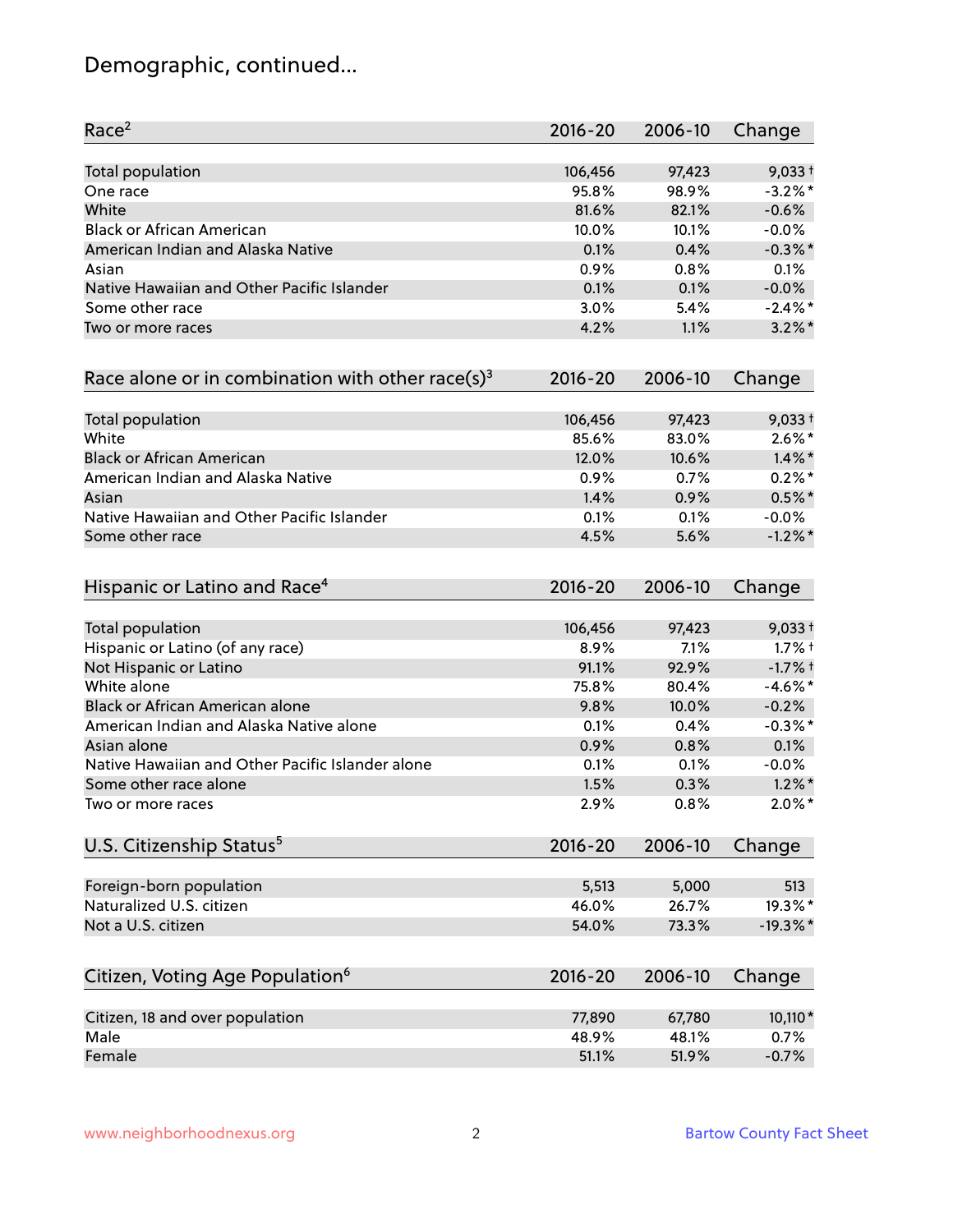#### Economic

| Income <sup>7</sup>                                 | $2016 - 20$ | 2006-10 | Change     |
|-----------------------------------------------------|-------------|---------|------------|
|                                                     |             |         |            |
| All households                                      | 37,905      | 34,301  | $3,604*$   |
| Less than \$10,000                                  | 6.3%        | 7.2%    | $-0.9%$    |
| \$10,000 to \$14,999                                | 4.5%        | 6.4%    | $-1.8\%$ * |
| \$15,000 to \$24,999                                | 8.6%        | 10.0%   | $-1.3%$    |
| \$25,000 to \$34,999                                | 8.9%        | 12.3%   | $-3.4\%$ * |
| \$35,000 to \$49,999                                | 12.9%       | 14.9%   | $-2.0%$    |
| \$50,000 to \$74,999                                | 19.5%       | 22.1%   | $-2.6%$    |
| \$75,000 to \$99,999                                | 14.2%       | 11.6%   | $2.6\%$ *  |
| \$100,000 to \$149,999                              | 16.3%       | 9.9%    | $6.4\%$ *  |
| \$150,000 to \$199,999                              | 4.5%        | 4.0%    | 0.5%       |
| \$200,000 or more                                   | 4.1%        | 1.8%    | $2.4\%$ *  |
| Median household income (dollars)                   | 61,226      | 49,216  | 12,010*    |
| Mean household income (dollars)                     | 75,076      | 61,298  | 13,779*    |
| With earnings                                       | 79.0%       | 81.8%   | $-2.8\%$ * |
| Mean earnings (dollars)                             | 77,262      | 62,140  | 15,122*    |
| <b>With Social Security</b>                         | 28.7%       | 25.5%   | $3.2\%$ *  |
| Mean Social Security income (dollars)               | 19,528      | 15,519  | 4,009*     |
| With retirement income                              | 18.6%       | 14.3%   | $4.3\%$ *  |
| Mean retirement income (dollars)                    | 24,519      | 20,815  | $3,704*$   |
| With Supplemental Security Income                   | 7.4%        | 3.8%    | $3.7\%$ *  |
| Mean Supplemental Security Income (dollars)         | 11,439      | 7,265   | $4,174*$   |
| With cash public assistance income                  | 3.1%        | 1.7%    | $1.5\%$ *  |
| Mean cash public assistance income (dollars)        | 3,336       | 3,853   | $-517$     |
| With Food Stamp/SNAP benefits in the past 12 months | 10.7%       | 7.8%    | $2.9\%$ *  |
|                                                     |             |         |            |
| Families                                            | 27,822      | 25,960  | $1,862*$   |
| Less than \$10,000                                  | 4.4%        | 5.1%    | $-0.7%$    |
| \$10,000 to \$14,999                                | 2.1%        | 4.3%    | $-2.2%$ *  |
| \$15,000 to \$24,999                                | 5.9%        | 7.6%    | $-1.8%$    |
| \$25,000 to \$34,999                                | 9.4%        | 11.5%   | $-2.1\%$ * |
| \$35,000 to \$49,999                                | 11.0%       | 14.6%   | $-3.6\%$ * |
| \$50,000 to \$74,999                                | 19.9%       | 24.3%   | $-4.4\%$ * |
| \$75,000 to \$99,999                                | 16.6%       | 13.7%   | $2.9\%$ *  |
| \$100,000 to \$149,999                              | 19.9%       | 12.2%   | $7.7\%$ *  |
| \$150,000 to \$199,999                              | 6.3%        | 4.5%    | $1.8\%$ *  |
| \$200,000 or more                                   | 4.6%        | 2.2%    | $2.4\%$ *  |
| Median family income (dollars)                      | 70,686      | 56,281  | 14,405*    |
| Mean family income (dollars)                        | 84,780      | 68,147  | 16,633*    |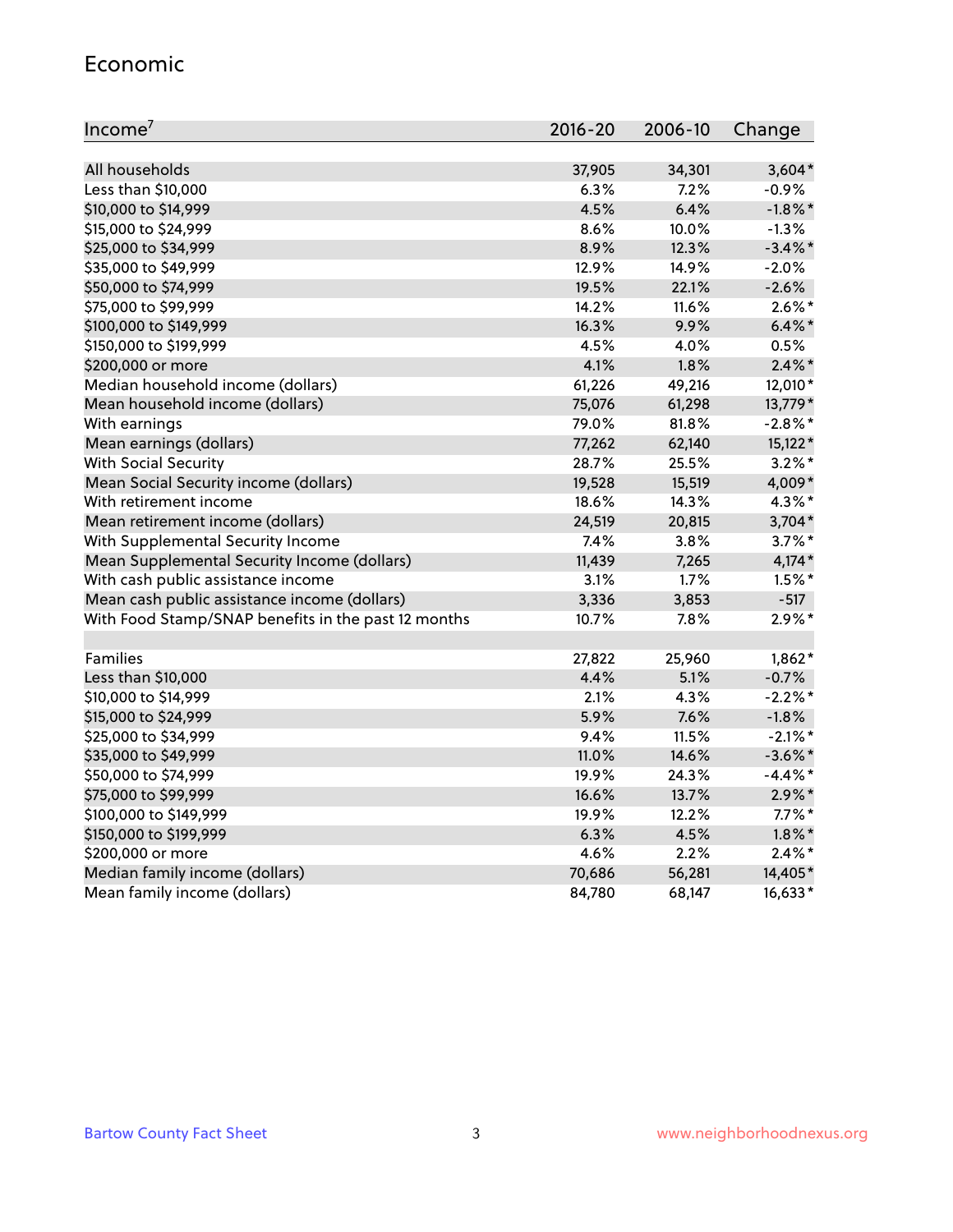### Economic, continued...

| Income, continued <sup>8</sup>                                        | $2016 - 20$ | 2006-10 | Change   |
|-----------------------------------------------------------------------|-------------|---------|----------|
|                                                                       |             |         |          |
| Nonfamily households                                                  | 10,083      | 8,341   | $1,742*$ |
| Median nonfamily income (dollars)                                     | 32,852      | 27,486  | 5,366*   |
| Mean nonfamily income (dollars)                                       | 43,251      | 37,526  | 5,725    |
| Median earnings for workers (dollars)                                 | 35,254      | 29,177  | $6,077*$ |
| Median earnings for male full-time, year-round workers                | 48,683      | 42,835  | 5,848*   |
| (dollars)                                                             |             |         |          |
| Median earnings for female full-time, year-round workers<br>(dollars) | 37,784      | 31,225  | $6,559*$ |
| Per capita income (dollars)                                           | 27,047      | 22,241  | 4,806*   |
|                                                                       |             |         |          |
| Families and People Below Poverty Level <sup>9</sup>                  | 2016-20     | 2006-10 | Change   |
|                                                                       |             |         |          |
| <b>All families</b>                                                   | 10.0%       | 10.8%   | $-0.7%$  |
| With related children under 18 years                                  | 12.2%       | 14.9%   | $-2.7%$  |
| With related children under 5 years only                              | 14.7%       | 16.5%   | $-1.8%$  |
| Married couple families                                               | 6.0%        | 5.6%    | 0.4%     |
| With related children under 18 years                                  | 6.4%        | 6.4%    | $-0.0%$  |
| With related children under 5 years only                              | 4.1%        | 7.9%    | $-3.8%$  |
| Families with female householder, no husband present                  | 26.1%       | 32.4%   | $-6.3%$  |
| With related children under 18 years                                  | 28.6%       | 36.8%   | $-8.2%$  |
| With related children under 5 years only                              | 51.5%       | 34.3%   | 17.2%    |
| All people                                                            | 12.6%       | 14.0%   | $-1.4%$  |
| Under 18 years                                                        | 15.6%       | 18.9%   | $-3.3%$  |
| Related children under 18 years                                       | 15.2%       | 18.4%   | $-3.2%$  |
| Related children under 5 years                                        | 15.1%       | 24.3%   | $-9.2%$  |
| Related children 5 to 17 years                                        | 15.3%       | 16.2%   | $-0.9%$  |
| 18 years and over                                                     | 11.6%       | 12.2%   | $-0.6%$  |
| 18 to 64 years                                                        | 11.3%       | 12.2%   | $-0.9%$  |
| 65 years and over                                                     | 13.0%       | 12.1%   | 0.9%     |
| People in families                                                    | 10.7%       | 12.4%   | $-1.7%$  |
| Unrelated individuals 15 years and over                               | 24.1%       | 25.3%   | $-1.2%$  |
|                                                                       |             |         |          |
| Non-Hispanic white people                                             | 11.0%       | 11.1%   | $-0.1%$  |
| Black or African-American people                                      | 17.5%       | 24.4%   | $-6.9%$  |
| Asian people                                                          | 10.1%       | 12.5%   | $-2.4%$  |
| Hispanic or Latino people                                             | 21.4%       | 30.6%   | $-9.2%$  |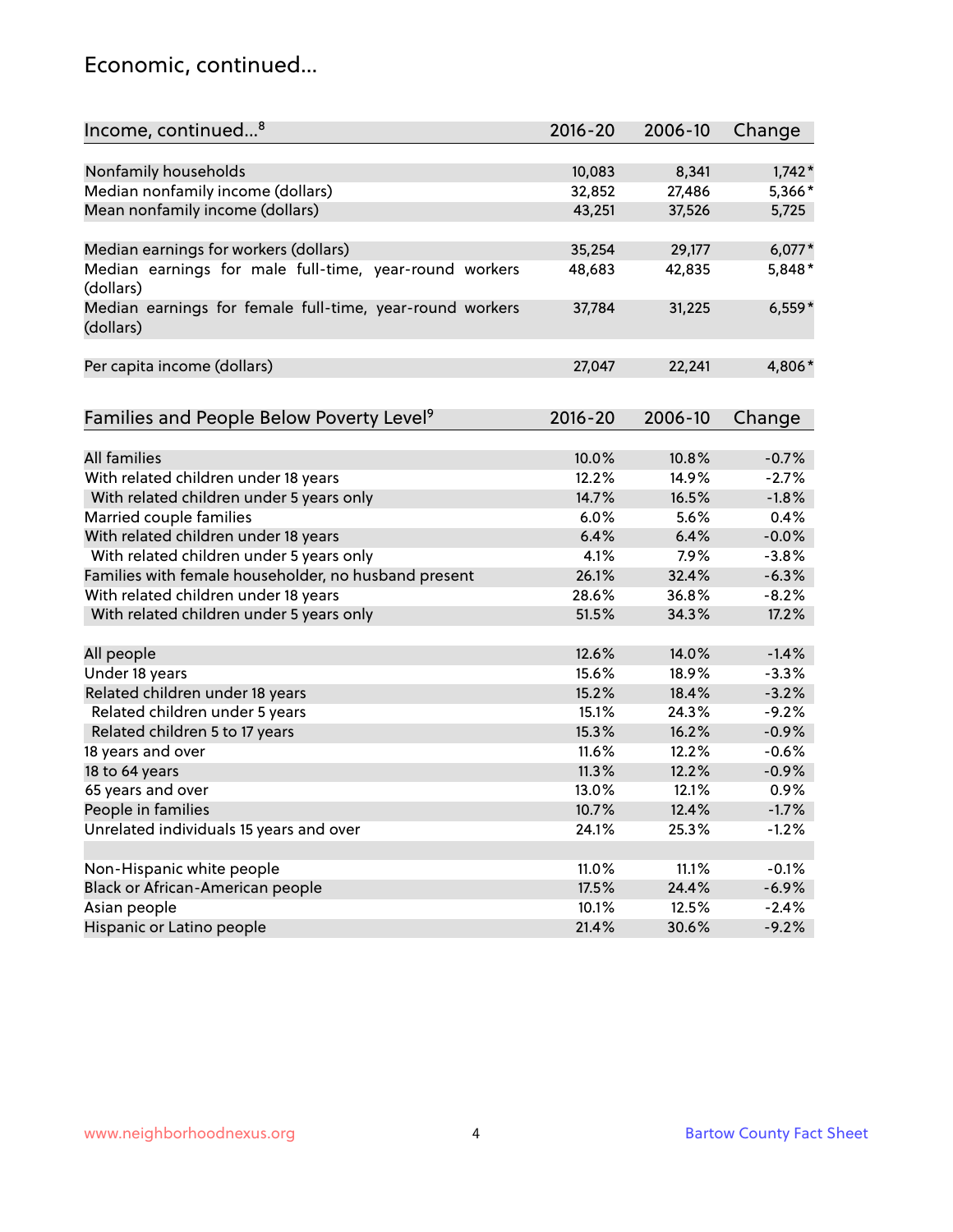# Employment

| Employment Status <sup>10</sup>                                                               | 2010        | 2020    | Change     |
|-----------------------------------------------------------------------------------------------|-------------|---------|------------|
| In Labor Force                                                                                | 49,719      | 47,837  | 47,837     |
| <b>Unemployment Rate</b>                                                                      | 6.2%        | 12.2%   | $-6.0%$    |
| Industry <sup>11</sup>                                                                        | $2016 - 20$ | 2006-10 | Change     |
| Civilian employed population 16 years and over                                                | 49,642      | 43,626  | $6,016*$   |
| Agriculture, forestry, fishing and hunting, and mining                                        | 0.8%        | 1.5%    | $-0.8\%$ * |
| Construction                                                                                  | 9.2%        | 10.3%   | $-1.2%$    |
| Manufacturing                                                                                 | 16.7%       | 18.1%   | $-1.4%$    |
| Wholesale trade                                                                               | 2.7%        | 2.7%    | 0.0%       |
| Retail trade                                                                                  | 12.9%       | 12.8%   | 0.1%       |
| Transportation and warehousing, and utilities                                                 | 7.2%        | 6.6%    | 0.6%       |
| Information                                                                                   | 1.6%        | 1.6%    | $-0.1%$    |
| Finance and insurance, and real estate and rental and leasing                                 | 4.1%        | 5.5%    | $-1.4\%$ * |
| Professional, scientific, and management, and administrative<br>and waste management services | 8.9%        | 7.8%    | 1.1%       |
| Educational services, and health care and social assistance                                   | 19.0%       | 16.0%   | $3.1\%$ *  |
| Arts, entertainment, and recreation, and accommodation and<br>food services                   | 8.3%        | 8.0%    | 0.3%       |
| Other services, except public administration                                                  | 4.5%        | 4.3%    | 0.2%       |
| <b>Public administration</b>                                                                  | 4.2%        | 4.8%    | $-0.6%$    |
| Occupation <sup>12</sup>                                                                      | $2016 - 20$ | 2006-10 | Change     |
|                                                                                               |             |         |            |
| Civilian employed population 16 years and over                                                | 49,642      | 43,626  | $6,016*$   |
| Management, business, science, and arts occupations                                           | 30.7%       | 29.6%   | 1.2%       |
| Service occupations                                                                           | 15.6%       | 14.6%   | 1.1%       |
| Sales and office occupations                                                                  | 24.6%       | 26.1%   | $-1.4%$    |
| Natural<br>resources,<br>construction,<br>and<br>maintenance<br>occupations                   | 11.6%       | 12.4%   | $-0.8%$    |
| Production, transportation, and material moving occupations                                   | 17.4%       | 17.4%   | $-0.0%$    |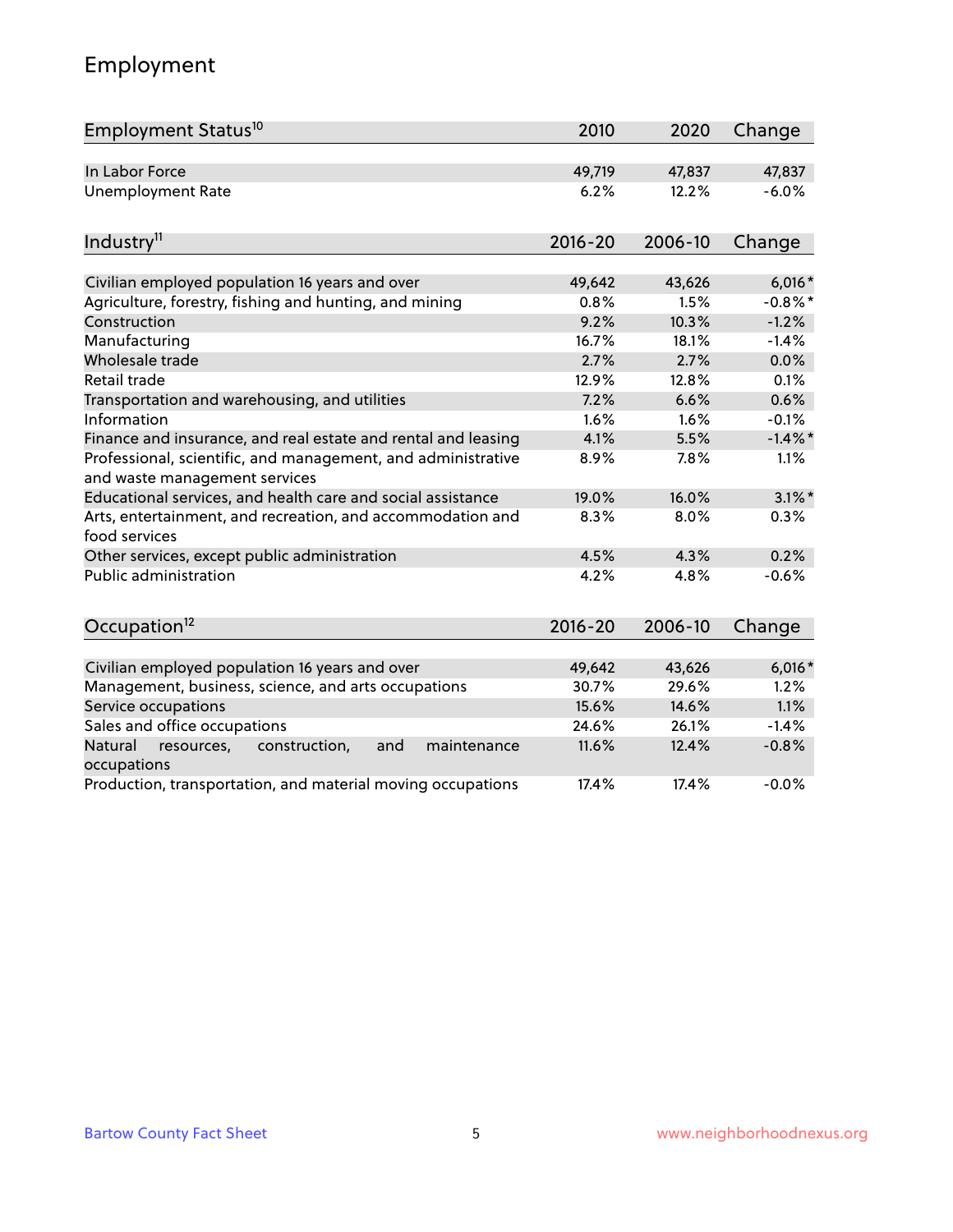# Employment, continued...

| Class of Worker <sup>13</sup>                          | $2016 - 20$ | 2006-10 | Change     |
|--------------------------------------------------------|-------------|---------|------------|
| Civilian employed population 16 years and over         | 49,642      | 43,626  | $6,016*$   |
| Private wage and salary workers                        | 80.9%       | 79.0%   | $1.9\%$ *  |
| Government workers                                     | 12.6%       | 15.3%   | $-2.6\%$ * |
| Self-employed in own not incorporated business workers | 6.3%        | 5.7%    | 0.6%       |
| <b>Unpaid family workers</b>                           | 0.2%        | 0.0%    | 0.2%       |
| Job Flows <sup>14</sup>                                | 2019        | 2010    | Change     |
|                                                        |             |         |            |
| Total Jobs in county                                   | 39,984      | 29,874  | 10,110     |
| Held by residents of county                            | 39.0%       | 40.7%   | $-1.7%$    |
| Held by non-residents of county                        | 61.0%       | 59.3%   | 1.7%       |
| Jobs by Industry Sector <sup>15</sup>                  | 2019        | 2010    | Change     |
| Total Jobs in county                                   | 39,984      | 29,874  | 10,110     |
| <b>Goods Producing sectors</b>                         | 31.1%       | 29.5%   | 1.6%       |
| Trade, Transportation, and Utilities sectors           | 26.4%       | 25.2%   | 1.2%       |
| All Other Services sectors                             |             |         |            |
|                                                        | 42.5%       | 45.3%   | $-2.8%$    |
| Total Jobs in county held by county residents          | 15,586      | 12,159  | 3,427      |
| <b>Goods Producing sectors</b>                         | 32.3%       | 27.8%   | 4.5%       |
| Trade, Transportation, and Utilities sectors           | 20.7%       | 17.8%   | 2.9%       |
| All Other Services sectors                             | 47.0%       | 54.3%   | $-7.3%$    |
| Jobs by Earnings <sup>16</sup>                         | 2019        | 2010    | Change     |
|                                                        |             |         |            |
| Total Jobs in county                                   | 39,984      | 29,874  | 10,110     |
| Jobs with earnings \$1250/month or less                | 22.0%       | 24.0%   | $-2.1%$    |
| Jobs with earnings \$1251/month to \$3333/month        | 35.1%       | 44.6%   | $-9.5%$    |
| Jobs with earnings greater than \$3333/month           | 42.9%       | 31.4%   | 11.6%      |
| Total Jobs in county held by county residents          | 15,586      | 12,159  | 3,427      |
| Jobs with earnings \$1250/month or less                | 22.3%       | 25.3%   | $-3.0%$    |
| Jobs with earnings \$1251/month to \$3333/month        | 37.1%       | 44.9%   | -7.8%      |
| Jobs with earnings greater than \$3333/month           | 40.6%       | 29.8%   | 10.8%      |
|                                                        |             |         |            |
| Jobs by Age of Worker <sup>17</sup>                    | 2019        | 2010    | Change     |
| Total Jobs in county                                   | 39,984      | 29,874  | 10,110     |
| Jobs with workers age 29 or younger                    | 24.7%       | 20.9%   | 3.8%       |
| Jobs with workers age 30 to 54                         | 53.6%       | 62.1%   | $-8.5%$    |
| Jobs with workers age 55 or older                      | 21.8%       | 17.0%   | 4.7%       |
|                                                        |             |         |            |
| Total Jobs in county held by county residents          | 15,586      | 12,159  | 3,427      |
| Jobs with workers age 29 or younger                    | 23.8%       | 20.5%   | 3.3%       |
| Jobs with workers age 30 to 54                         | 53.8%       | 62.4%   | $-8.6%$    |
| Jobs with workers age 55 or older                      | 22.5%       | 17.1%   | 5.3%       |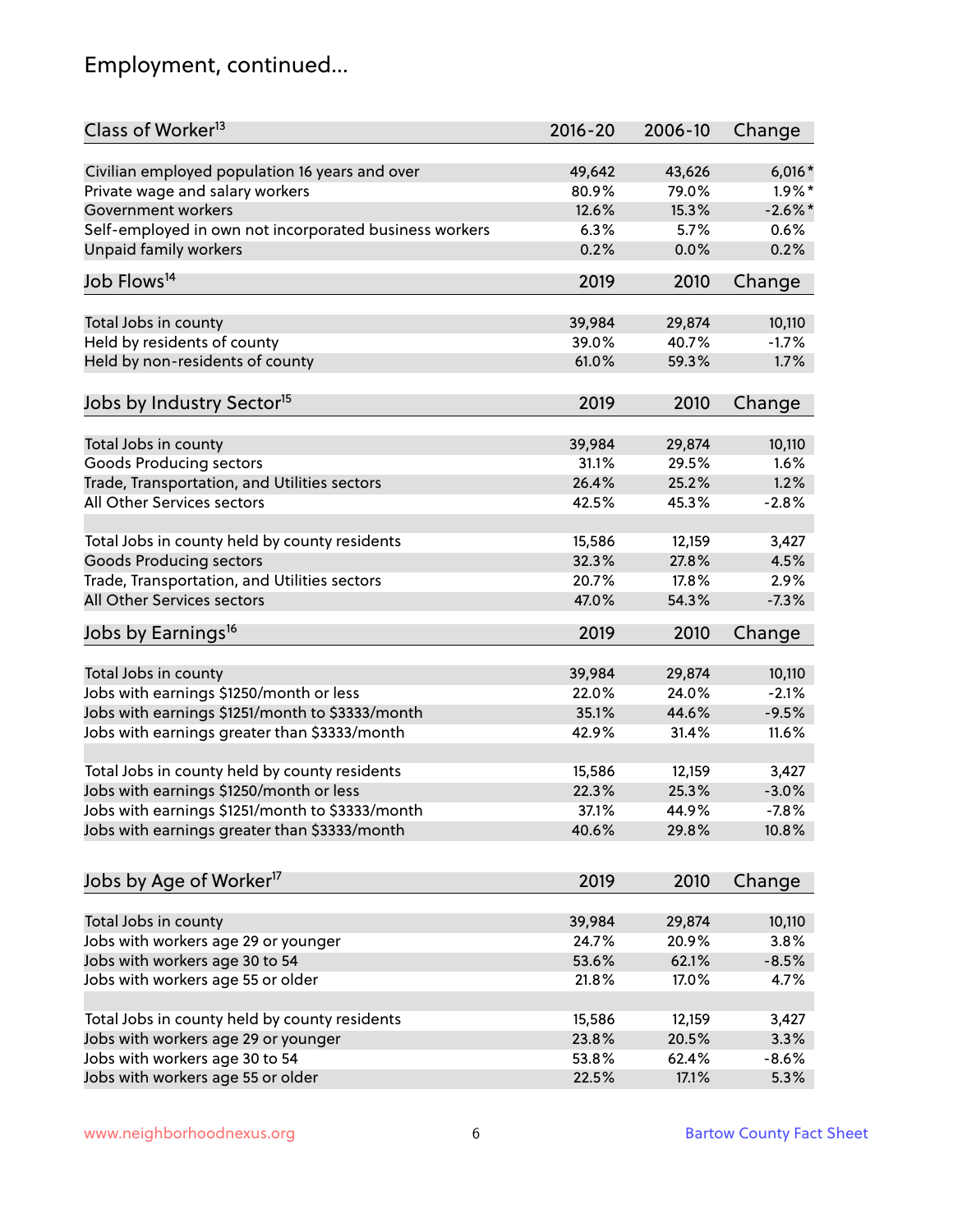#### Education

| Early Learning <sup>18</sup>                        |                |                | 2022       |
|-----------------------------------------------------|----------------|----------------|------------|
| Licensed Capacity of Early Learning Centers         |                |                | 1,685      |
| Licenced capacity per 1,000 children ages 0-4       |                |                | 253.8      |
| School Enrollment <sup>19</sup>                     | 2022           | 2010           | Change     |
|                                                     |                |                |            |
| Enrolled in Public School                           | 18,084         | 18,687         | $-603$     |
| White                                               | 63.8%          | 74.8%          | $-11.0%$   |
| <b>Black or African-American</b>                    | 11.9%          | 11.5%          | 0.4%       |
| Asian                                               | 1.1%           | 0.8%           | 0.3%       |
| Native American                                     | 0.2%           | 0.0%           | 0.2%       |
| Pacific Islander                                    | 0.1%           | 0.0%           | 0.0%       |
| <b>Biracial or Multi-Racial</b>                     | 5.4%           | 2.5%           | 2.8%       |
| Hispanic or Latino                                  | 17.6%          | 10.2%          | 7.5%       |
| Georgia Milestones: 3rd Grade Reading <sup>20</sup> |                |                | 2019       |
|                                                     |                |                |            |
| Number of Students Tested                           |                |                | 1,256      |
| Proficient or Distinguished                         |                |                | 42.2%      |
| Georgia Milestones: 8th Grade Math <sup>21</sup>    |                |                | 2019       |
| Number of Students Tested                           |                |                | 1,342      |
| Proficient or Distinguished                         |                |                | 46.3%      |
|                                                     |                |                |            |
| Graduation Rates <sup>22</sup>                      | 2021           | 2012           | Change     |
| Cohort                                              |                |                | $-66$      |
|                                                     | 1,269<br>93.0% | 1,335<br>70.8% | 22.2%      |
| <b>High School Graduation Rate</b>                  |                |                |            |
| Educational Attainment <sup>23</sup>                | $2016 - 20$    | 2006-10        | Change     |
| Population 25 years and over                        | 71,144         | 62,842         | 8,302*     |
| Less than 9th grade                                 | 4.4%           | 7.2%           | $-2.8\%$ * |
| 9th to 12th grade, no diploma                       | 9.3%           | 14.5%          | $-5.1\%$ * |
| High school graduate (includes equivalency)         | 35.8%          | 39.6%          | $-3.8\%$ * |
| Some college, no degree                             | 23.1%          | 17.5%          | $5.6\%$ *  |
| Associate's degree                                  | 7.6%           | 4.7%           | $2.9\%*$   |
| Bachelor's degree                                   | 13.5%          | 10.6%          | $2.9\%$ *  |
| Graduate or professional degree                     | 6.3%           | 5.9%           | 0.4%       |
|                                                     |                |                |            |
| Percent high school graduate or higher              | 86.2%          | 78.3%          | $7.9\%$ *  |
| Percent bachelor's degree or higher                 | 19.8%          | 16.5%          | $3.2\%$ *  |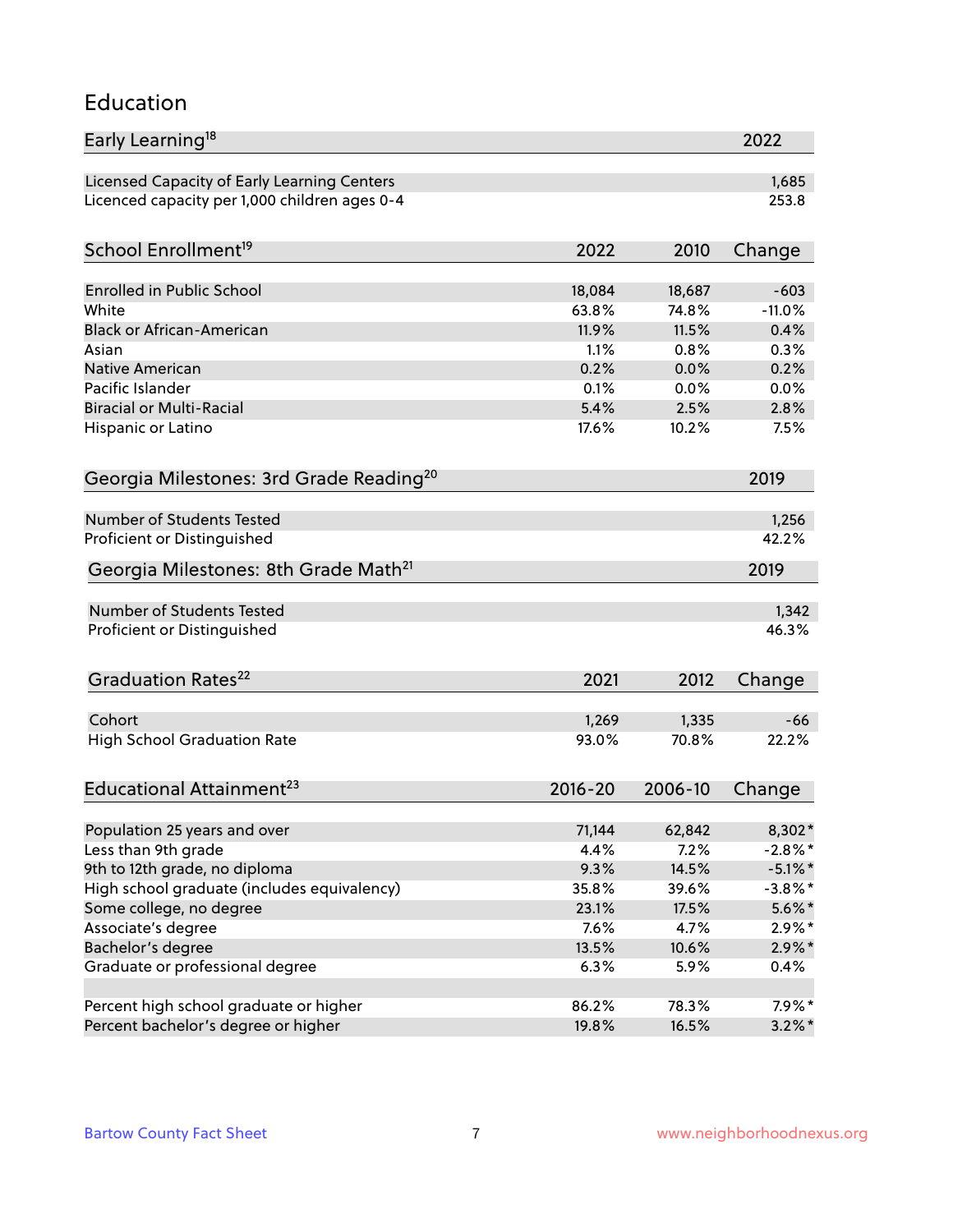### Housing

| Households by Type <sup>24</sup>                     | 2016-20     | 2006-10       | Change             |
|------------------------------------------------------|-------------|---------------|--------------------|
|                                                      |             |               |                    |
| <b>Total households</b>                              | 37,905      | 34,301        | $3,604*$           |
| Family households (families)                         | 73.4%       | 75.7%         | $-2.3%$            |
| With own children under 18 years                     | 31.8%       | 33.7%         | $-1.9%$            |
| Married-couple family                                | 54.9%       | 59.4%         | $-4.5%$ *          |
| With own children of the householder under 18 years  | 23.1%       | 24.7%         | $-1.6%$            |
| Male householder, no wife present, family            | 5.3%        | 5.0%          | 0.3%               |
| With own children of the householder under 18 years  | 2.1%        | 2.0%          | 0.1%               |
| Female householder, no husband present, family       | 13.2%       | 11.3%         | $1.9\%$ *          |
| With own children of the householder under 18 years  | 6.7%        | 7.1%          | $-0.4%$            |
| Nonfamily households                                 | 26.6%       | 24.3%         | $2.3\%$ *          |
| Householder living alone                             | 22.2%       | 20.1%         | $2.1\%$ *          |
| 65 years and over                                    | 8.5%        | 6.1%          | $2.3\%$ *          |
|                                                      |             |               |                    |
| Households with one or more people under 18 years    | 37.7%       | 38.0%         | $-0.3%$            |
| Households with one or more people 65 years and over | 26.1%       | 20.2%         | $5.9\%$ *          |
|                                                      |             |               |                    |
| Average household size                               | 2.78        | 2.81          | $-0.03$            |
| Average family size                                  | 3.25        | 3.25          | $-0.00$            |
|                                                      |             |               |                    |
| Housing Occupancy <sup>25</sup>                      | 2016-20     | 2006-10       | Change             |
|                                                      |             |               |                    |
| Total housing units                                  | 41,684      | 38,884        | 2,800*             |
| Occupied housing units                               | 90.9%       | 88.2%         | $2.7\%$ *          |
| Vacant housing units                                 | 9.1%        | 11.8%         | $-2.7\%$ *         |
|                                                      |             |               |                    |
| Homeowner vacancy rate                               | 2.7         | 3.5           | $-0.8$             |
| Rental vacancy rate                                  | 3.8         | 13.6          | $-9.7*$            |
|                                                      |             |               |                    |
| Units in Structure <sup>26</sup>                     | $2016 - 20$ | 2006-10       |                    |
|                                                      |             |               | Change             |
| Total housing units                                  | 41,684      | 38,884        | $2,800*$           |
| 1-unit, detached                                     | 72.5%       | 71.7%         | 0.8%               |
| 1-unit, attached                                     | 2.9%        | 3.2%          | $-0.4%$            |
| 2 units                                              | 2.0%        | 2.1%          | $-0.2%$            |
| 3 or 4 units                                         | 3.3%        | 3.0%          | 0.2%               |
| 5 to 9 units                                         | 2.7%        | 4.3%          | $-1.6\%$ *         |
| 10 to 19 units                                       | 2.3%        | 2.3%          | 0.1%               |
| 20 or more units                                     | 3.1%        | 0.9%          | $2.2\%$ *          |
| Mobile home                                          | 11.2%       |               |                    |
| Boat, RV, van, etc.                                  | 0.0%        | 12.4%<br>0.1% | $-1.2%$<br>$-0.0%$ |
|                                                      |             |               |                    |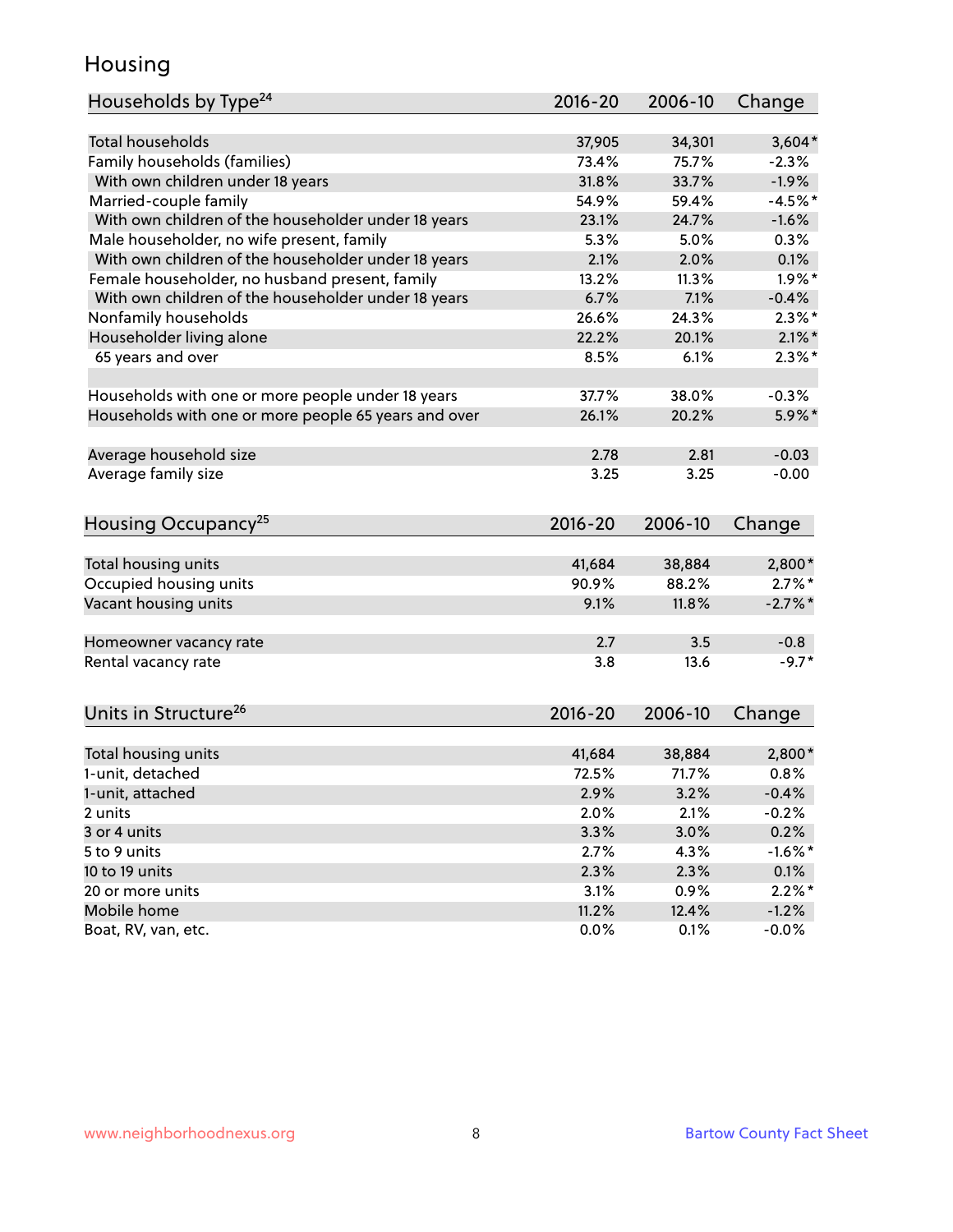# Housing, Continued...

| Year Structure Built <sup>27</sup>             | 2016-20     | 2006-10 | Change      |
|------------------------------------------------|-------------|---------|-------------|
| Total housing units                            | 41,684      | 38,884  | 2,800*      |
| Built 2014 or later                            | 4.5%        | (X)     | (X)         |
| Built 2010 to 2013                             | 1.8%        | (X)     | (X)         |
| Built 2000 to 2009                             | 22.5%       | 20.5%   | 1.9%        |
| Built 1990 to 1999                             | 25.2%       | 24.0%   | 1.2%        |
| Built 1980 to 1989                             | 17.3%       | 17.6%   | $-0.3%$     |
| Built 1970 to 1979                             | 11.4%       | 17.4%   | $-5.9\%$ *  |
| Built 1960 to 1969                             | 6.3%        | 9.1%    | $-2.8\%$ *  |
| Built 1950 to 1959                             | 4.3%        | 5.3%    | $-0.9%$     |
| Built 1940 to 1949                             | 3.3%        | 2.5%    | 0.7%        |
| Built 1939 or earlier                          | 3.4%        | 3.6%    | $-0.2%$     |
| Housing Tenure <sup>28</sup>                   | $2016 - 20$ | 2006-10 | Change      |
| Occupied housing units                         | 37,905      | 34,301  | $3,604*$    |
| Owner-occupied                                 | 67.8%       | 72.4%   | $-4.6\%$ *  |
| Renter-occupied                                | 32.2%       | 27.6%   | 4.6%*       |
| Average household size of owner-occupied unit  | 2.84        | 2.91    | $-0.07$     |
| Average household size of renter-occupied unit | 2.66        | 2.57    | 0.09        |
| Residence 1 Year Ago <sup>29</sup>             | 2016-20     | 2006-10 | Change      |
| Population 1 year and over                     | 105,322     | 96,279  | $9,043*$    |
| Same house                                     | 86.0%       | 83.6%   | 2.4%        |
| Different house in the U.S.                    | 13.8%       | 15.9%   | $-2.1%$     |
| Same county                                    | 7.2%        | 9.9%    | $-2.8\%$ *  |
| Different county                               | 6.6%        | 6.0%    | 0.6%        |
| Same state                                     | 5.8%        | 4.3%    | $1.6\%$ *   |
| Different state                                | 0.8%        | 1.7%    | $-0.9\%$ *  |
| Abroad                                         | 0.2%        | 0.4%    | $-0.2%$     |
| Value of Housing Unit <sup>30</sup>            | $2016 - 20$ | 2006-10 | Change      |
| Owner-occupied units                           | 25,704      | 24,825  | 879         |
| Less than \$50,000                             | 6.4%        | 6.5%    | $-0.1%$     |
| \$50,000 to \$99,999                           | 10.7%       | 14.8%   | $-4.1\%$ *  |
| \$100,000 to \$149,999                         | 17.1%       | 30.7%   | $-13.7%$ *  |
| \$150,000 to \$199,999                         | 24.3%       | 21.6%   | $2.8\%$ *   |
| \$200,000 to \$299,999                         | 24.5%       | 14.9%   | $9.5%$ *    |
| \$300,000 to \$499,999                         | 12.8%       | 8.0%    | 4.8%*       |
| \$500,000 to \$999,999                         | 3.5%        | 2.7%    | 0.8%        |
| \$1,000,000 or more                            | 0.7%        | 0.7%    | $-0.0%$     |
| Median (dollars)                               | 178,500     | 146,800 | 31,700*     |
| Mortgage Status <sup>31</sup>                  | $2016 - 20$ | 2006-10 | Change      |
| Owner-occupied units                           | 25,704      | 24,825  | 879         |
| Housing units with a mortgage                  | 64.0%       | 74.4%   | $-10.4\%$ * |
| Housing units without a mortgage               | 36.0%       | 25.6%   | 10.4%*      |
|                                                |             |         |             |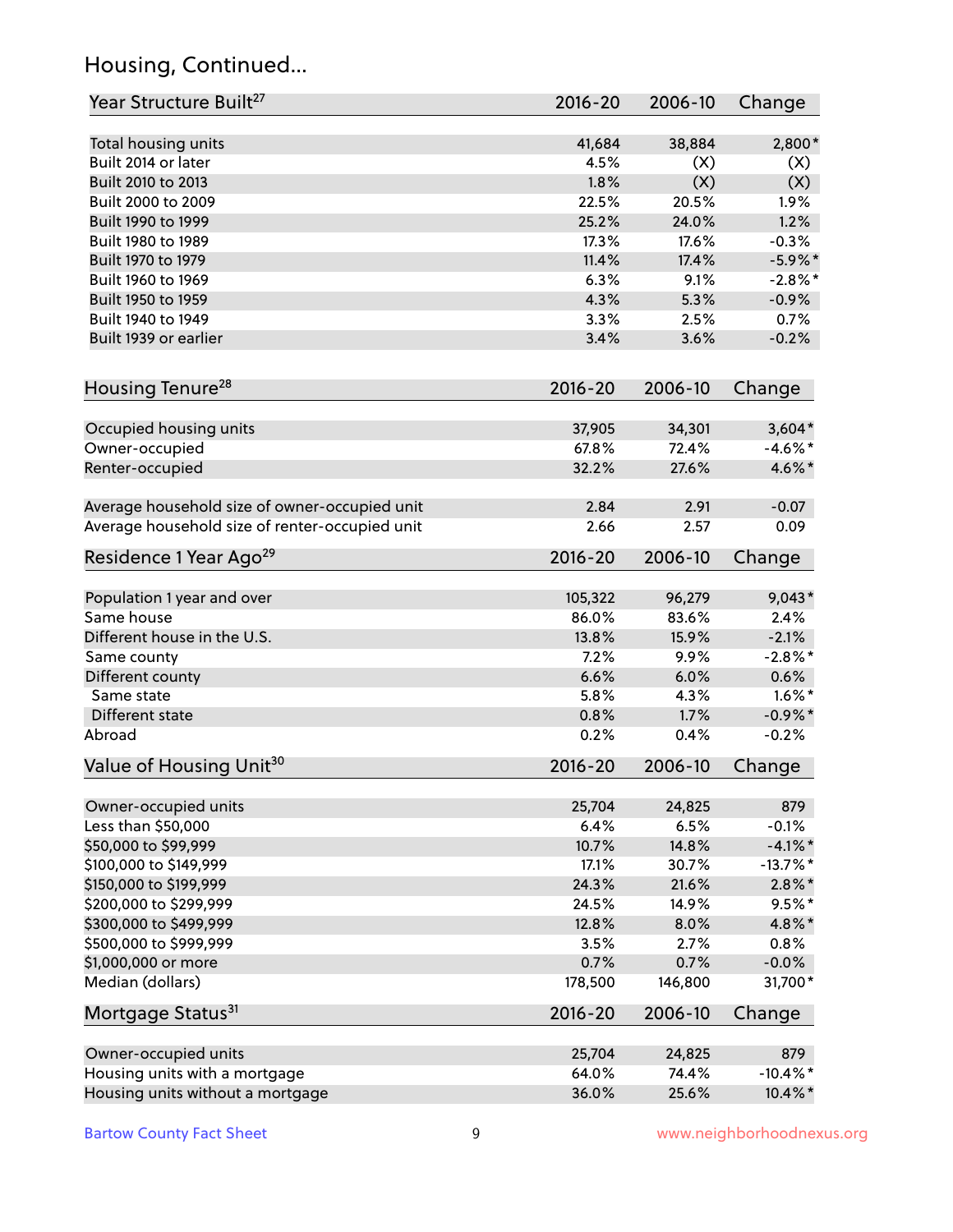# Housing, Continued...

| Selected Monthly Owner Costs <sup>32</sup>                                            | $2016 - 20$ | 2006-10 | Change     |
|---------------------------------------------------------------------------------------|-------------|---------|------------|
| Housing units with a mortgage                                                         | 16,461      | 18,470  | $-2,009*$  |
| Less than \$300                                                                       | 0.1%        | 0.2%    | $-0.1%$    |
| \$300 to \$499                                                                        | 1.0%        | 1.5%    | $-0.6%$    |
| \$500 to \$999                                                                        | 22.9%       | 25.5%   | $-2.5%$    |
| \$1,000 to \$1,499                                                                    | 38.9%       | 43.2%   | $-4.3\%$ * |
| \$1,500 to \$1,999                                                                    | 23.3%       | 17.3%   | 5.9%*      |
| \$2,000 to \$2,999                                                                    | 10.8%       | 9.3%    | 1.5%       |
| \$3,000 or more                                                                       | 3.1%        | 3.0%    | 0.1%       |
| Median (dollars)                                                                      | 1,308       | 1,246   | $62*$      |
| Housing units without a mortgage                                                      | 9,243       | 6,355   | 2,888*     |
| Less than \$150                                                                       | 5.3%        | 5.6%    | $-0.3%$    |
| \$150 to \$249                                                                        | 10.3%       | 19.7%   | $-9.4\%$ * |
| \$250 to \$349                                                                        | 19.6%       | 28.6%   | $-9.0\%$ * |
| \$350 to \$499                                                                        | 27.5%       | 26.2%   | 1.3%       |
| \$500 to \$699                                                                        | 23.0%       | 15.2%   | $7.8\%$ *  |
| \$700 or more                                                                         | 14.2%       | 4.6%    | $9.6\%$ *  |
| Median (dollars)                                                                      | 426         | 339     | $87*$      |
| Selected Monthly Owner Costs as a Percentage of<br>Household Income <sup>33</sup>     | $2016 - 20$ | 2006-10 | Change     |
| Housing units with a mortgage (excluding units where<br>SMOCAPI cannot be computed)   | 16,385      | 18,384  | $-1,999*$  |
| Less than 20.0 percent                                                                | 52.2%       | 38.1%   | 14.1%*     |
| 20.0 to 24.9 percent                                                                  | 16.0%       | 17.0%   | $-1.1%$    |
| 25.0 to 29.9 percent                                                                  | 11.4%       | 11.0%   | 0.4%       |
| 30.0 to 34.9 percent                                                                  | 4.2%        | 8.9%    | $-4.6\%$ * |
| 35.0 percent or more                                                                  | 16.2%       | 25.0%   | $-8.8\%$ * |
| Not computed                                                                          | 76          | 86      | $-10$      |
| Housing unit without a mortgage (excluding units where<br>SMOCAPI cannot be computed) | 8,920       | 6,230   | 2,690*     |
| Less than 10.0 percent                                                                | 49.9%       | 45.7%   | 4.2%       |
| 10.0 to 14.9 percent                                                                  | 15.8%       | 20.0%   | $-4.1%$    |
| 15.0 to 19.9 percent                                                                  | 7.0%        | 11.2%   | $-4.2%$    |
| 20.0 to 24.9 percent                                                                  | 6.8%        | 5.4%    | 1.4%       |
| 25.0 to 29.9 percent                                                                  | 4.7%        | 3.4%    | 1.2%       |
| 30.0 to 34.9 percent                                                                  | 3.3%        | 2.8%    | 0.5%       |
| 35.0 percent or more                                                                  | 12.6%       | 11.5%   | 1.1%       |
| Not computed                                                                          | 323         | 125     | 198*       |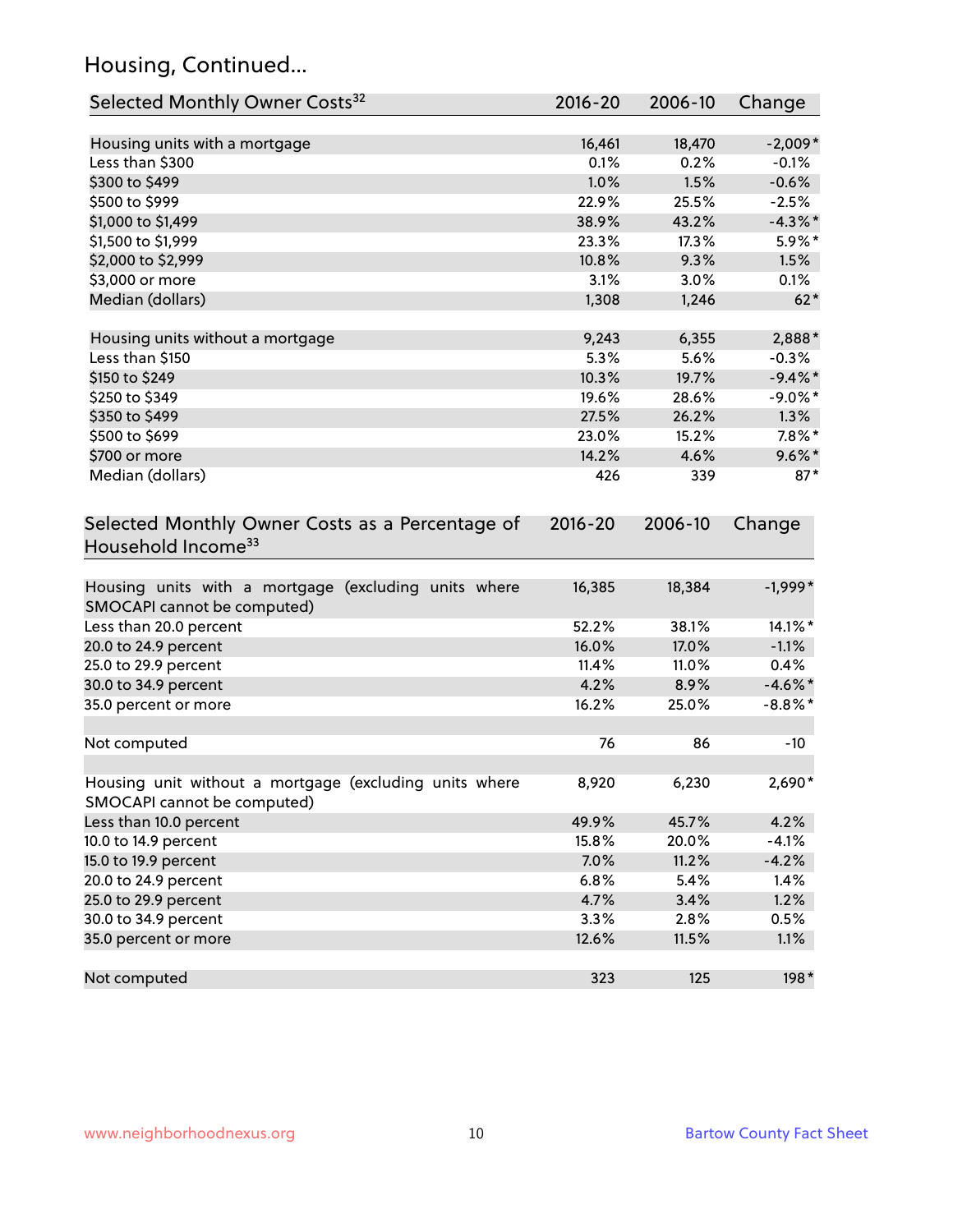# Housing, Continued...

| Gross Rent <sup>34</sup>                                                       | 2016-20     | 2006-10 | Change      |
|--------------------------------------------------------------------------------|-------------|---------|-------------|
|                                                                                |             |         |             |
| Occupied units paying rent                                                     | 11,613      | 8,986   | $2,627*$    |
| Less than \$200                                                                | 0.9%        | 0.6%    | 0.3%        |
| \$200 to \$499                                                                 | 6.4%        | 15.4%   | $-9.0\%$ *  |
| \$500 to \$749                                                                 | 16.1%       | 34.6%   | $-18.5%$ *  |
| \$750 to \$999                                                                 | 37.6%       | 32.4%   | 5.2%        |
| \$1,000 to \$1,499                                                             | 32.7%       | 15.7%   | 17.1%*      |
| \$1,500 to \$1,999                                                             | 5.4%        | 0.7%    | 4.6%*       |
| \$2,000 or more                                                                | 0.8%        | 0.5%    | 0.3%        |
| Median (dollars)                                                               | 935         | 746     | $189*$      |
| No rent paid                                                                   | 588         | 490     | 98          |
| Gross Rent as a Percentage of Household Income <sup>35</sup>                   | $2016 - 20$ | 2006-10 | Change      |
|                                                                                |             |         |             |
| Occupied units paying rent (excluding units where GRAPI<br>cannot be computed) | 11,449      | 8,888   | $2,561*$    |
| Less than 15.0 percent                                                         | 12.7%       | 9.6%    | 3.1%        |
| 15.0 to 19.9 percent                                                           | 16.6%       | 8.8%    | $7.8\%$ *   |
| 20.0 to 24.9 percent                                                           | 15.9%       | 13.0%   | 2.9%        |
| 25.0 to 29.9 percent                                                           | 8.2%        | 10.2%   | $-2.0%$     |
| 30.0 to 34.9 percent                                                           | 10.5%       | 11.8%   | $-1.3%$     |
| 35.0 percent or more                                                           | 36.0%       | 46.6%   | $-10.6\%$ * |
|                                                                                |             |         |             |
| Not computed                                                                   | 752         | 588     | 164         |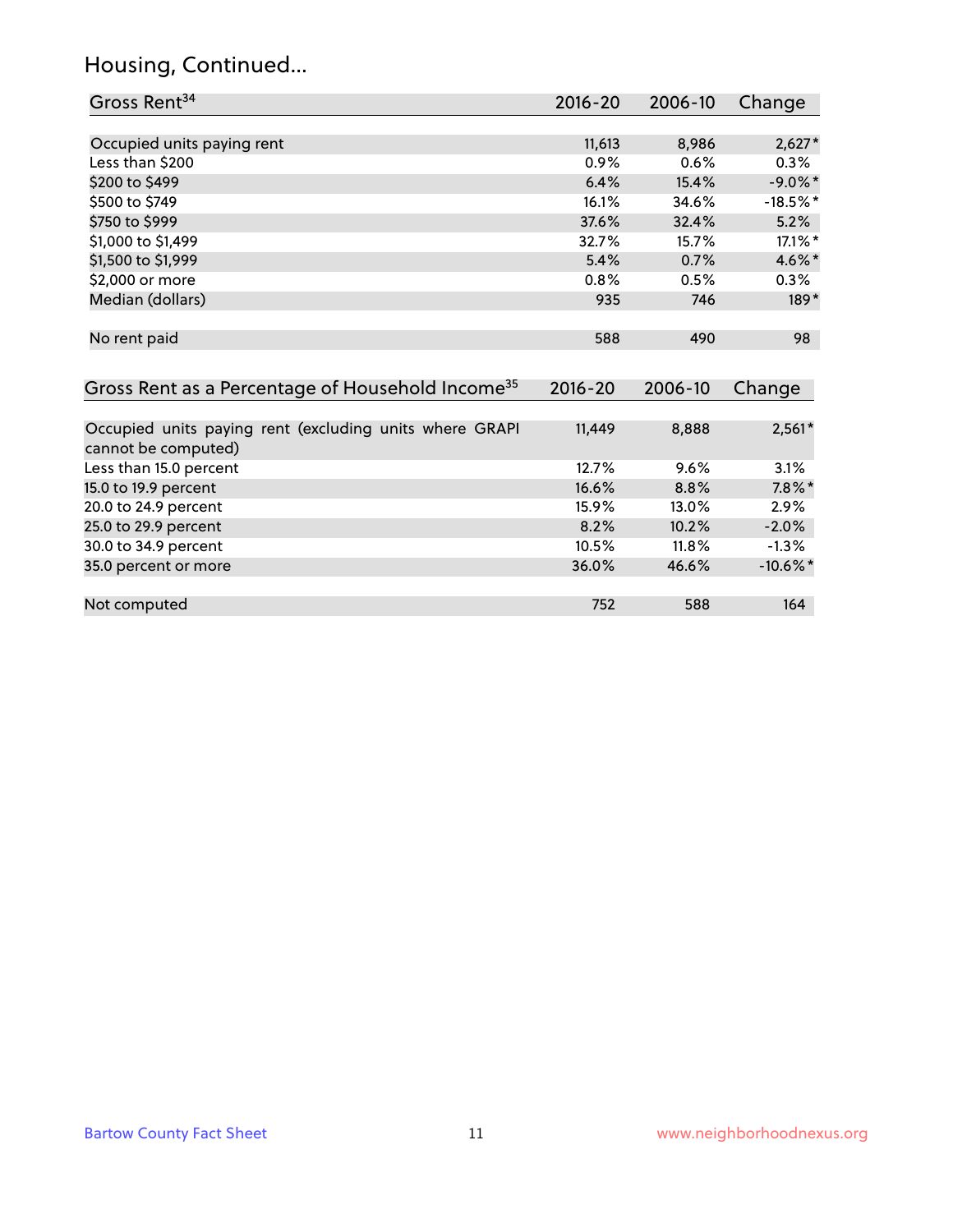# Community Involvement

| Voter Registration and Turnout <sup>36</sup> | 2020   |
|----------------------------------------------|--------|
|                                              |        |
| Active registered voters                     | 73.815 |
| Number voted in Presidential election        | 50,080 |
| Percent voted in Presidential election       | 67.8%  |

## Transportation

| Commuting to Work <sup>37</sup>           | 2016-20     | 2006-10 | Change     |
|-------------------------------------------|-------------|---------|------------|
|                                           |             |         |            |
| Workers 16 years and over                 | 48,547      | 43,018  | $5,529*$   |
| Car, truck, or van - drove alone          | 80.7%       | 86.6%   | $-6.0\%$ * |
| Car, truck, or van - carpooled            | 10.4%       | 8.3%    | $2.1\%$ *  |
| Public transportation (excluding taxicab) | 0.8%        | 0.4%    | $0.4\%$ *  |
| Walked                                    | 0.7%        | 0.3%    | $0.4\%$ *  |
| Other means                               | $0.6\%$     | 2.2%    | $-1.6%$ *  |
| Worked at home                            | 6.8%        | 2.2%    | 4.6%*      |
|                                           |             |         |            |
| Mean travel time to work (minutes)        | 29.3        | 28.0    | $1.3*$     |
|                                           |             |         |            |
| Vehicles Available <sup>38</sup>          | $2016 - 20$ | 2006-10 | Change     |
|                                           |             |         |            |
| Occupied housing units                    | 37,905      | 34,301  | $3,604*$   |
| No vehicles available                     | 3.7%        | 4.0%    | $-0.3%$    |
| 1 vehicle available                       | 27.8%       | 30.2%   | $-2.3%$    |
| 2 vehicles available                      | 39.2%       | 41.4%   | $-2.3%$    |
| 3 or more vehicles available              | 29.3%       | 24.4%   | $4.9\%$ *  |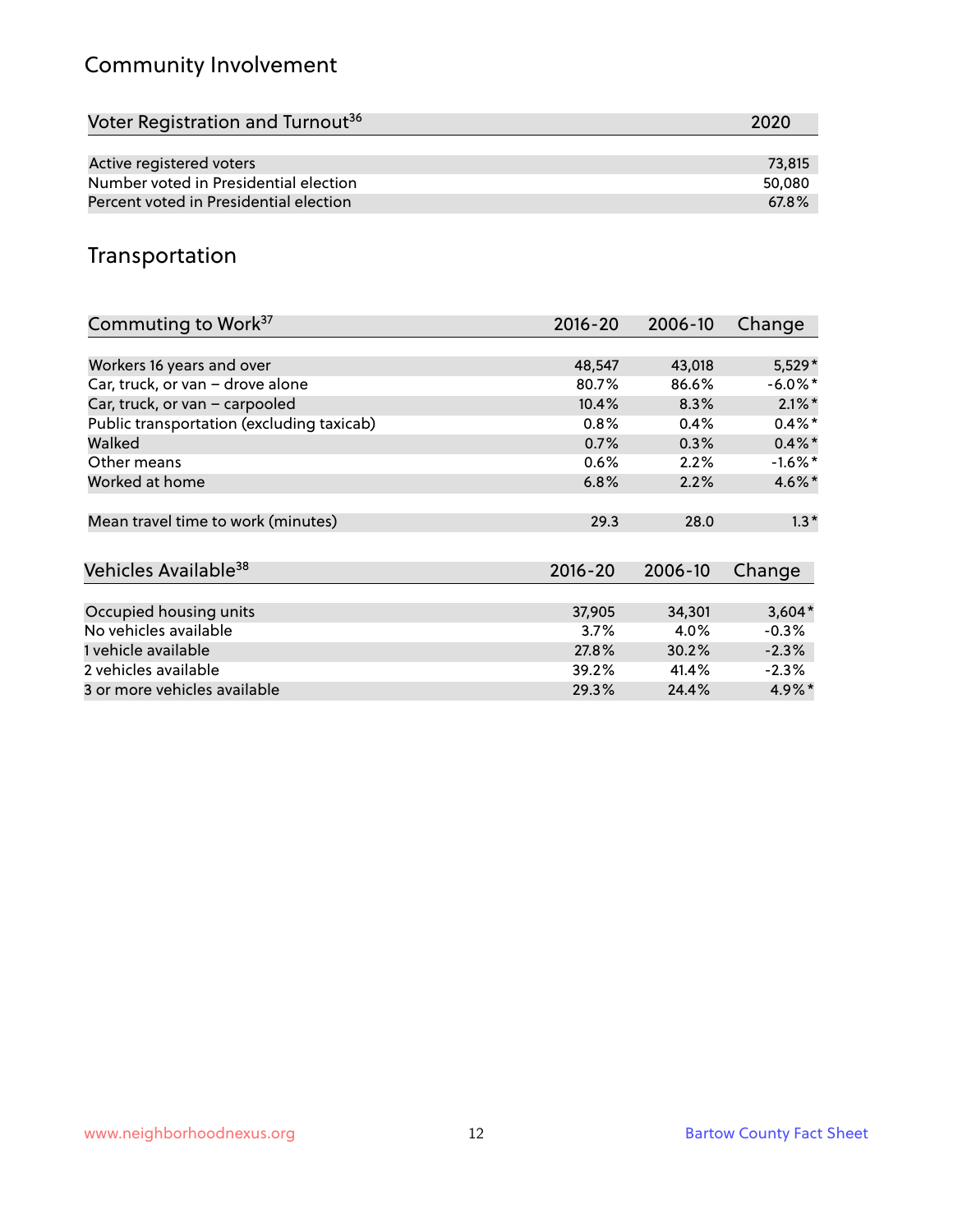#### Health

| Health Insurance coverage <sup>39</sup> | 2016-20 |
|-----------------------------------------|---------|
|-----------------------------------------|---------|

| Civilian Noninstitutionalized Population                | 105,310 |
|---------------------------------------------------------|---------|
| With health insurance coverage                          | 85.1%   |
| With private health insurance coverage                  | 65.9%   |
| With public health coverage                             | 29.5%   |
| No health insurance coverage                            | 14.9%   |
| Civilian Noninstitutionalized Population Under 19 years | 26,988  |
| No health insurance coverage                            | 10.1%   |
| Civilian Noninstitutionalized Population 19 to 64 years | 63,774  |
| In labor force:                                         | 48,775  |
| Employed:                                               | 46,092  |
| With health insurance coverage                          | 84.5%   |
| With private health insurance coverage                  | 37.8%   |
| With public coverage                                    | 5.3%    |
| No health insurance coverage                            | 15.5%   |
| Unemployed:                                             | 2,683   |
| With health insurance coverage                          | 55.5%   |
| With private health insurance coverage                  | 37.8%   |
| With public coverage                                    | 18.3%   |
| No health insurance coverage                            | 44.5%   |
| Not in labor force:                                     | 14,999  |
| With health insurance coverage                          | 73.5%   |
| With private health insurance coverage                  | 46.3%   |
| With public coverage                                    | 35.8%   |
| No health insurance coverage                            | 26.5%   |

# **Health Factors Most Recent** And The Control of the Control of The Control of The Control of The Control of The Control of The Control of The Control of The Control of The Control of The Control of The Control of The Contr

| Premature Death (YPLL before age 75 per 100,000 population, age-adjusted) <sup>40</sup> | 9,339.3 |
|-----------------------------------------------------------------------------------------|---------|
| Average number of Physically Unhealthy Days <sup>41</sup>                               | 4.7     |
| Average number of Mentally Unhealthy Days <sup>42</sup>                                 | 5.4     |
| Low Birthweight Births <sup>43</sup>                                                    | $7.6\%$ |
| Diabetes Prevalence <sup>44</sup>                                                       | 11.3%   |
| HIV Prevalence (per 100,000 population) <sup>45</sup>                                   | 233.1   |
| Rate, Deduplicated ER Visits for Asthma, Ages 0-17 <sup>46</sup>                        | 593.8   |